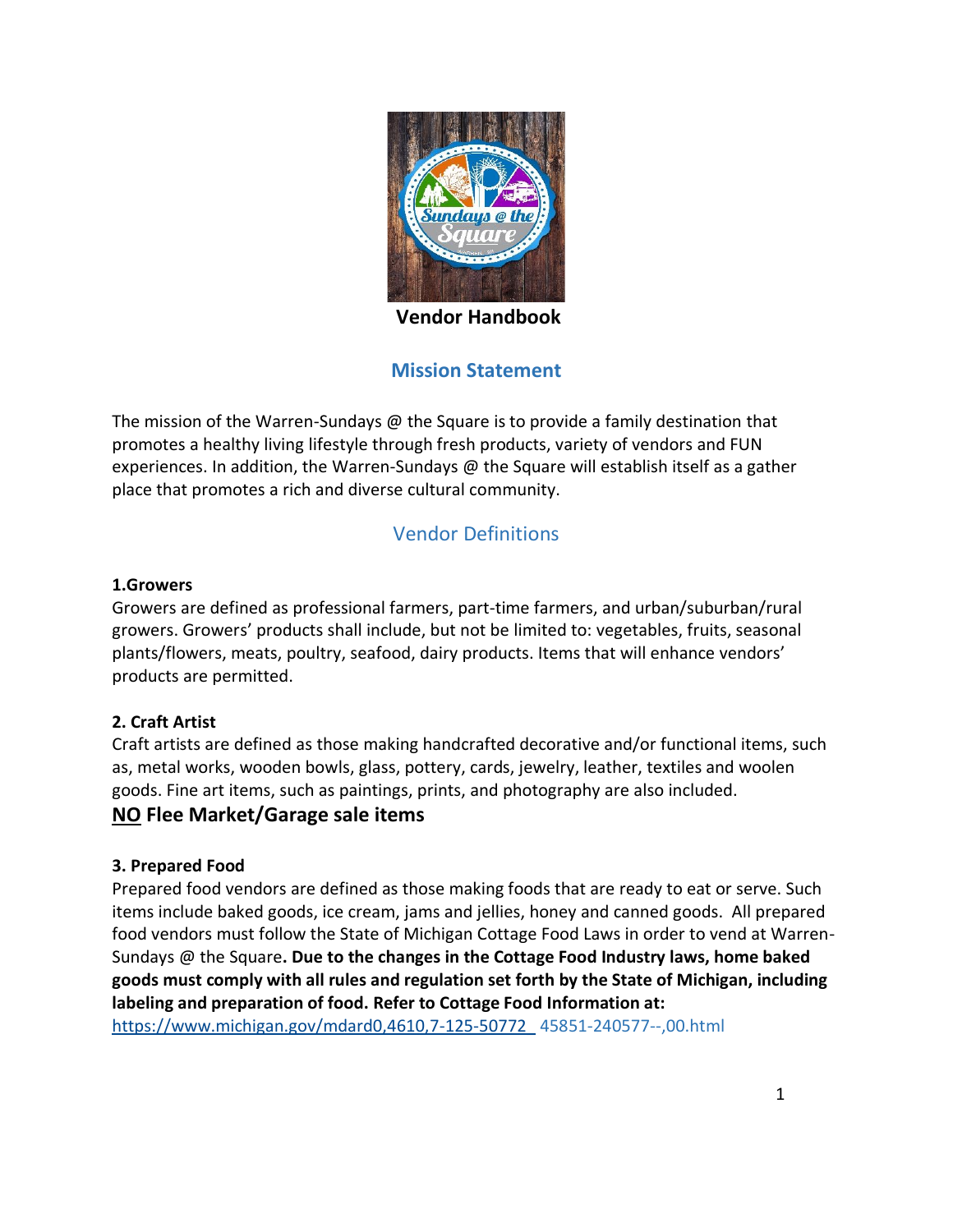# **Eligibility**

# Warren Parks and Recreation Rules and Guidelines for the Warren-Sundays @ the Square

- 1. Vendors must grow or make their product.
- 2. Any resale items must be approved by the Supervisor
- 3. **Any product that is not Michigan Made or grown must be labeled.**
- 4. The Warren-Sundays @ the Square encourages products that enhance items sold.

Example: Tupperware, spices, cooking utensils, crafts

- 5. Vendors must comply with all Health Department Rules and Guidelines every week or they will not be allowed to set up.
- 6. All individuals whose goods are in compliance with Warren-Sundays  $\omega$  the Square rules and guideline who wish to participate as vendors will be required to complete a Vendor Application form.
- 7. A vendor will not be allowed to participate without submitting a completed application to the Supervisor and agreeing to all terms of this handbook.

# **Upon Check-In**

- 1. Vendors must check in with Supervisor prior to setting up to receive their space assignment. **(check in and set up time is between 7:30-9am)**
- 2. Proceed to space assignment and unload vehicle from the street. After unloading, move vehicle to vendor parking area. ALL vendor tables will be in the street and face inward.
- 3. Vendors must properly set up spaces by no later than 9:00am. NO EXCEPTIONS.
- 4. If vendor arrives after 9:00am, park in vendor lot area and walk your goods to your assigned table.
- 5. No vendor will be allowed to bring vehicle in table area to check out until 12:30pm.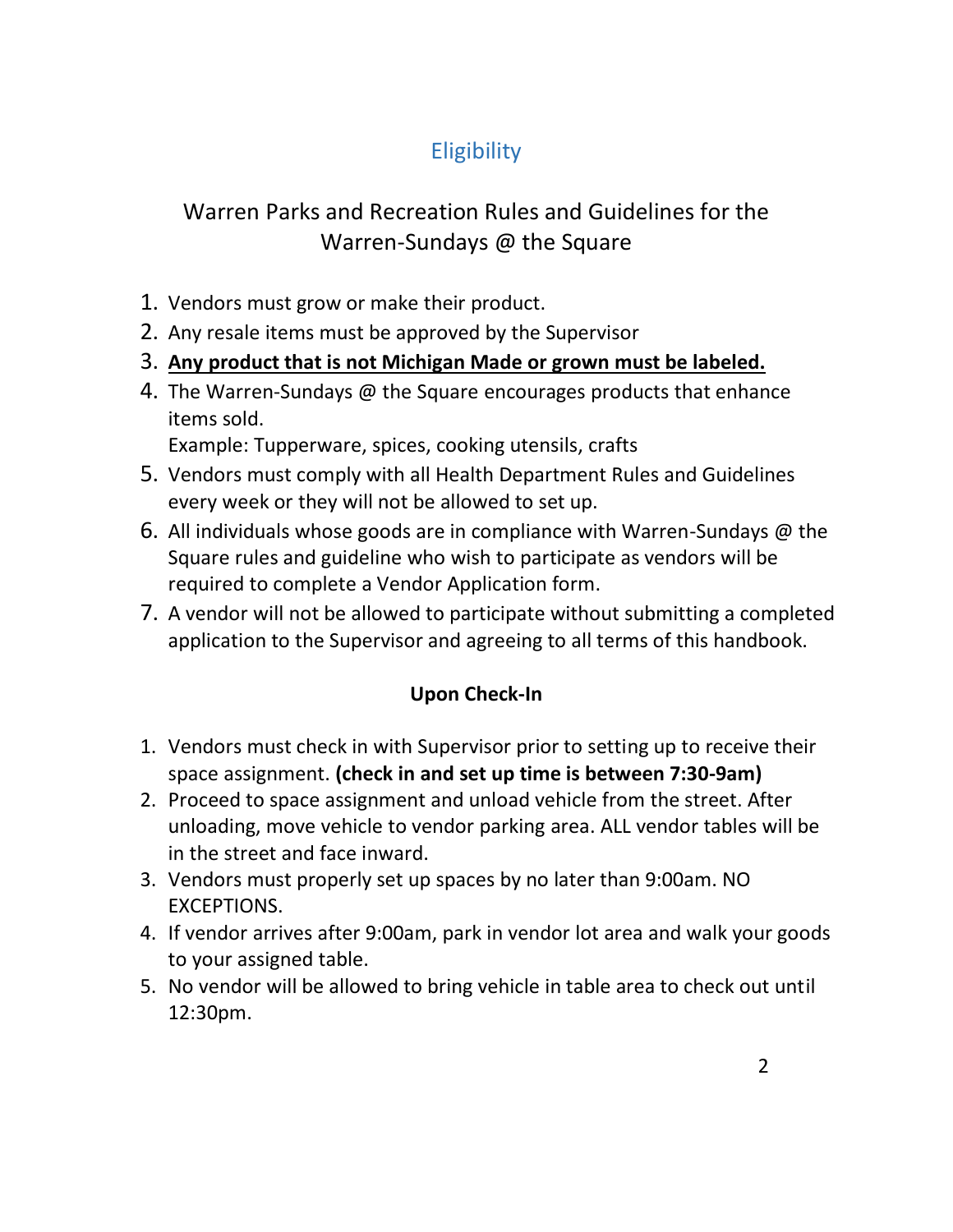# Placements & Reservation at the Warren-Sundays @ the Square

- 1. Returning vendors will have first choice of space reservation, but **may not** be guaranteed previous year's space, depending on when application was turned in. Allow for 3 choices of space reservation request.
- 2. Annual vendors will have assigned spaces. If the vendor does not show up, space will remain empty.
- 3. If vendor does not show up for 3 consecutive weeks, **without notice**, their space will be given away.

# Vendor Rules & Regulations

## **1. Space Assignments/Agreements**

- a. Only vendors with a signed & approved contract will be allowed to sell products.
- b. The Supervisor will determine assignment of all spaces.
- c. For cancellations: Notify the Supervisor (586-754-4518) asap, if not coming that day. **Please: leave a message**.
- d. Rules may be modified at any time, as deemed necessary for the benefit of the program.

#### **2. Space**

Spaces will be assigned and will coordinate with the map of the program. Canopies are **not** provided.

# **3. Suitability of Merchandise**

Supervisor has the authority to approve or disapprove any items to be sold and reserves the right to refuse space to any vendor selling unsuitable merchandise. **Please note, Supervisor may approve or disapprove specific items and vendors to maintain desirable product ratios.**

#### **4. State Sales Tax**

The collection and filing of applicable taxes in the responsibility of the vendors.